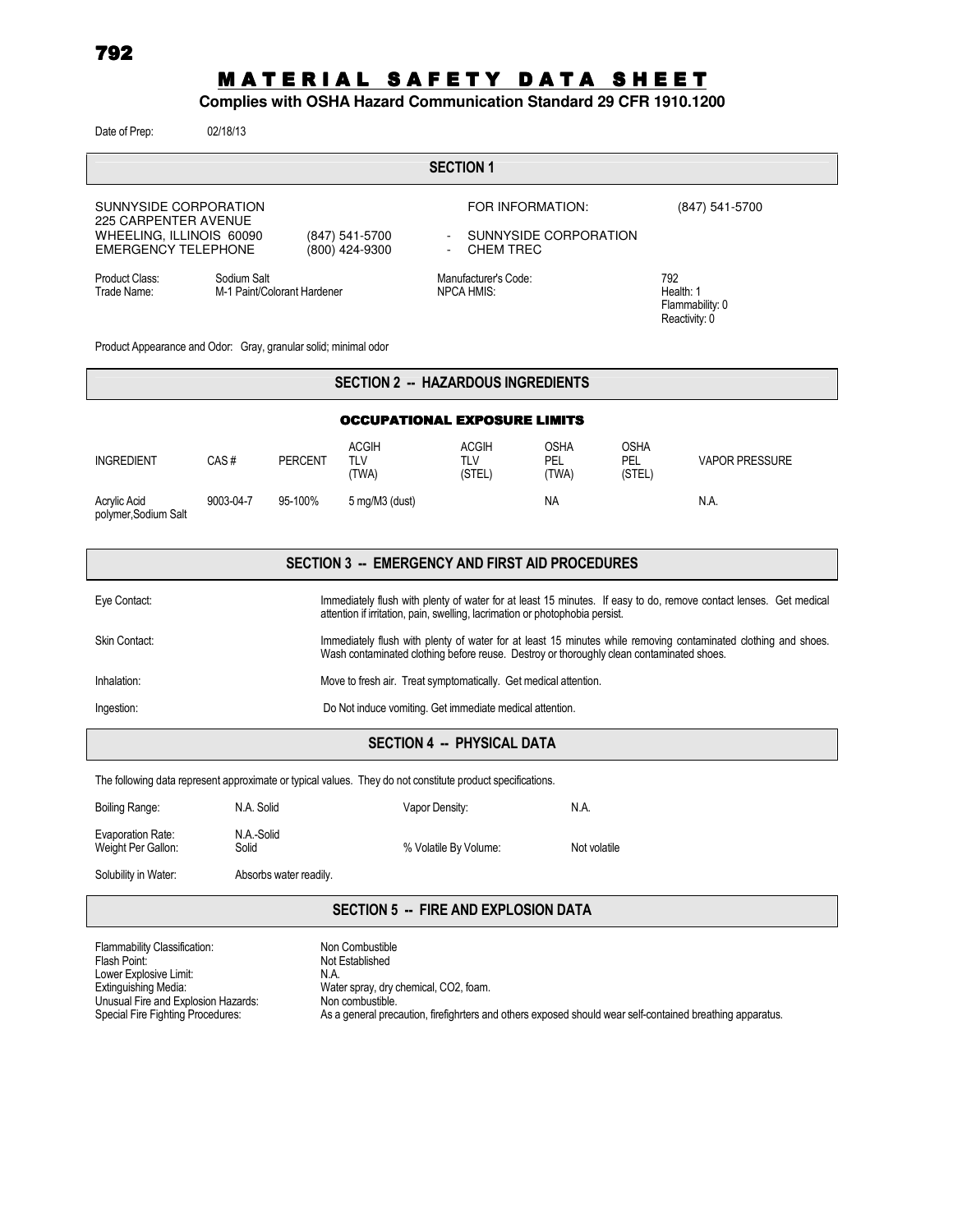| <b>SECTION 6 -- HEALTH HAZARD DATA</b> |                                                                                                                                                                        |  |
|----------------------------------------|------------------------------------------------------------------------------------------------------------------------------------------------------------------------|--|
| THRESHOLD LIMIT VALUE:                 | See Section 2.                                                                                                                                                         |  |
| EFFECTS OF OVEREXPOSURE                |                                                                                                                                                                        |  |
| Inhalation:                            | Harmful if inhaled. Vapors may irritate nose, throat and respiratory tract.                                                                                            |  |
| Eyes:                                  | May cause serious irritation.                                                                                                                                          |  |
| Skin:                                  | Prolonged contact may cause irritation.                                                                                                                                |  |
| Ingestion:                             | Harmful if swallowed. May cause gastric distress, vomiting and diarrhes.                                                                                               |  |
| Chronic:                               |                                                                                                                                                                        |  |
| Carcinogenicity:                       | This product has not been identified as a carcinogen by NTP, IARC or OSHA.                                                                                             |  |
|                                        | <b>SECTION 7 -- REACTIVITY DATA</b>                                                                                                                                    |  |
| Stability:                             | Stable under normal conditions of handling and storage.                                                                                                                |  |
| Conditions to Avoid:                   | Store product in dry areas away from moisture. This product could be corrosive to aluminum surfaces due to high<br>pH. When wet, mild steel and brass may be corroded. |  |
| Incompatibility (Materials to Avoid):  | Incompatible with strong mineral acids, strong oxidizers.                                                                                                              |  |
| Hazardous Decomposition Products:      | Oxides of sodium and phosphorus may form when heated to decomposition.                                                                                                 |  |
| Hazardous Polymerization:              | Will not occur.                                                                                                                                                        |  |
|                                        | <b>SECTION 8 -- SPILL OR LEAK PROCEDURES</b>                                                                                                                           |  |

In case of spills or releases: Sweep, scoop or vacuum material , contaminated soil and other contaminated material and place in clean, dry containers for removal. If possible, complete cleanup on a dry basis.

Waste disposal method: This material when discarded is not a hazardous waste as defined by RCRA, 40CFR 261. Dry material may be landfilled or recycled in accordance with local, state and federal regulations.. Consult appropriate regulatory officials for information on such disposal.

| <b>Respiratory Protection:</b>          | Avoid breathing dust. In case of insufficient ventilation, use approved respiratory protective equipment as described<br>in OSHA 29 CFR 1910.134. |
|-----------------------------------------|---------------------------------------------------------------------------------------------------------------------------------------------------|
| Ventilation:                            | General: Recommend at least ten air changes per hour for good general room ventilation.                                                           |
| Local Exhaust:                          | If needed to control r below occupational exposure limits.                                                                                        |
| Protective Gloves:                      | Protective gloves recommended.                                                                                                                    |
| Eye Protection:                         | Safety glasses or eye goggles should be worn.                                                                                                     |
| Other Protective Equipment:             | Safety shower, eye bath and washing facilities should be available.                                                                               |
| Special Storage & Handling Precautions: | Store in cool, dry area away from moisture. May be corrosive to aluminum, steel and brass.                                                        |
|                                         |                                                                                                                                                   |

### SECTION 10 -- SPECIAL PRECAUTIONS

Dept. of Labor Storage Category: Non combustible

Hygienic Practices: **Keep containers closed when not in use**. Avoid eye contact. Avoid prolonged or repeated contact with skin. Wash skin with soap and water after contact.